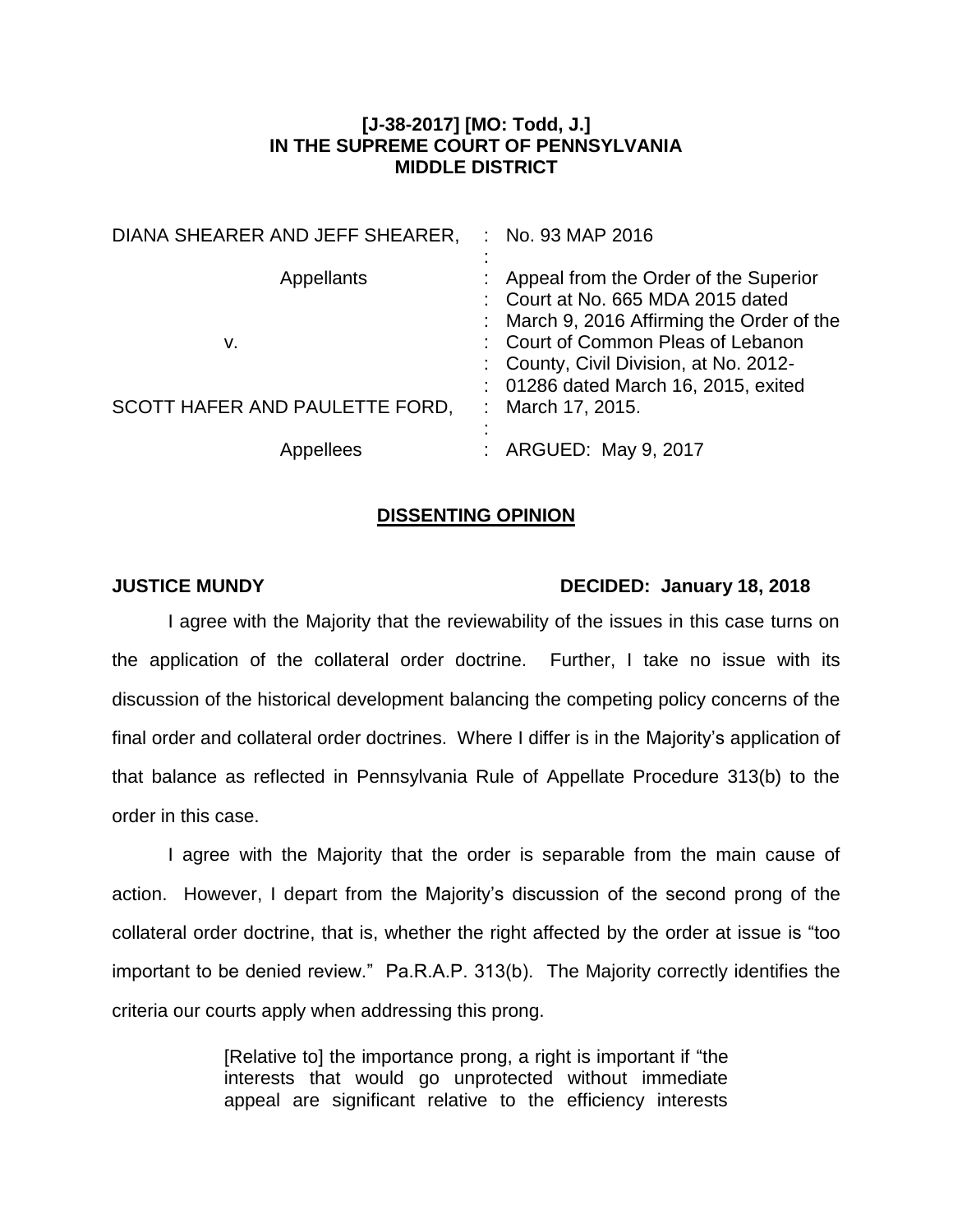served by the final order rule." [*Commonwealth v.*] *Williams*, 86 A.3d [771,] 782 [(Pa. 2014)]. Further, the rights involved must implicate interests "deeply rooted in public policy [and] going beyond the particular litigation at hand." [*Commonwealth v.*] *Blystone*, 119 A.3d [306,] 312 [(Pa. 2015)] (internal quotation marks omitted)."

### Majority Opinion at 13-14.

The Majority Opinion goes on to emphasize that the right at issue in this case is not constitutionally derived, but the product of a rule. *Id.* at 14. This distinction should not be interpreted as being part of the above-quoted standard. Rule-based rights may well be significant relative to the final order rule and be deeply rooted in public policy. *See Ben v. Schwartz*, 729 A.2d 547, 552 (Pa. 1999) (recognizing issues pertaining to disclosure of privileged information as important for collateral order doctrine purposes); *Spannier v. Freeh*, 95 A.3d 342, 346 (Pa. Super. 2014) (recognizing right to remove a case to federal court as important for collateral order doctrine purposes). Contrastingly, constitutionally-derived rights, in certain contexts, may not meet the standard. For example, suppression issues in criminal cases, often based on alleged violations of constitutional rights, are generally not deemed to extend beyond the particular facts of the case, or to overcome the policies underlying the final order doctrine. It is not the source of the right but the effect an order denying that right may have on our system of justice and issues deeply rooted in public policy that matters.

Like the Superior Court, I deem the right to counsel, including the right afforded by Rule 4010(a)(4)(i), to be "undeniably too important to be denied review." *Shearer v. Hafer*, 135 A.3d 637, 642 (Pa. Super. 2016). The Majority discounts the significance of the right afforded because the Rule also authorizes the presence of a representative in lieu of counsel. However, that choice belongs to the party subject to the neuropsychological evaluation. The fact that a right may potentially be waived to avail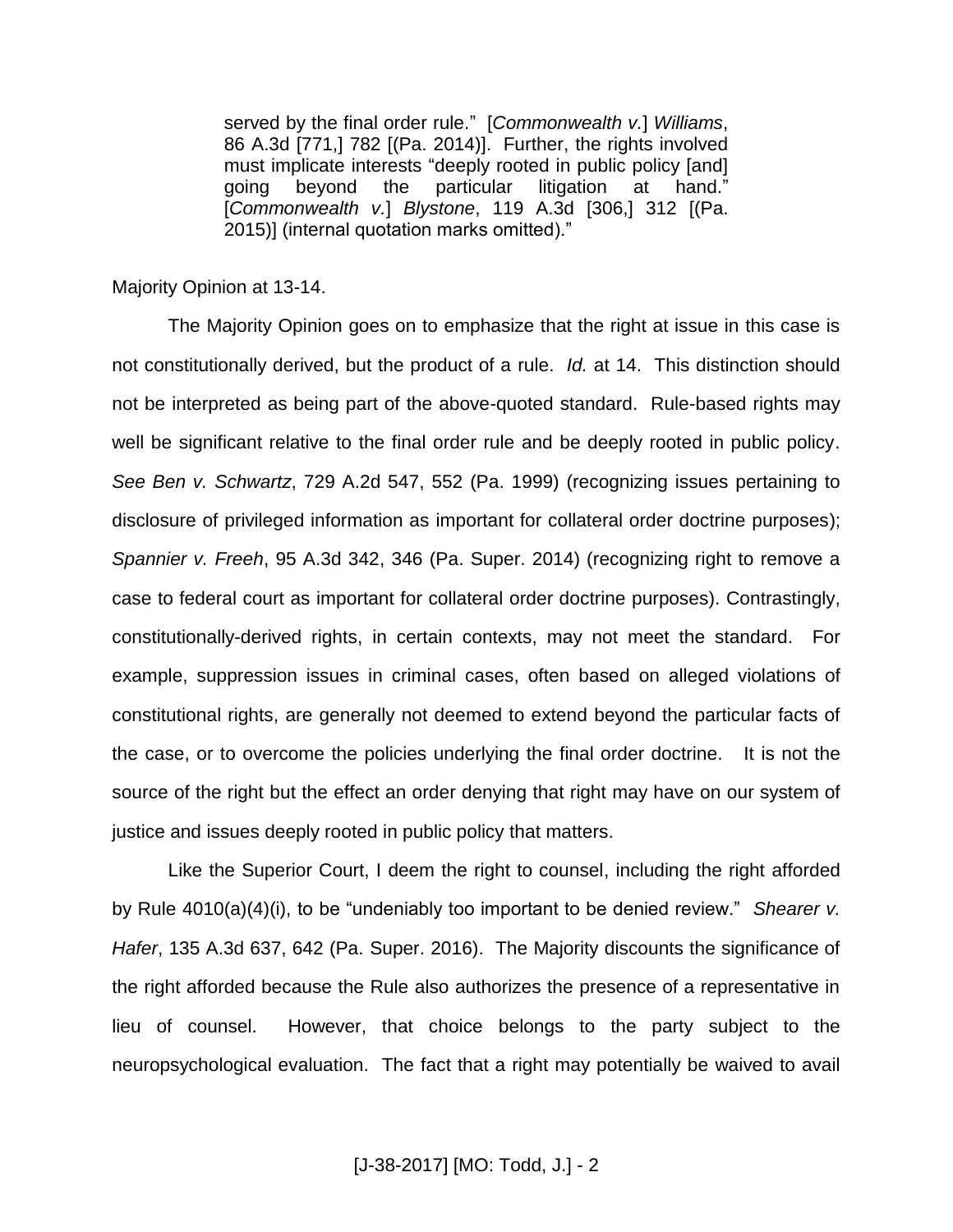oneself of an alternative, does not, in my view, implicate the importance of the right in the first instance.

I also disagree with the Majority's conclusion that Appellants' claim will not be irreparably lost. The Majority concludes that if the standardized portion of the evaluation proceeds unrecorded and without presence of counsel, and it is later determined such exclusion was error, Appellant could be granted a new trial where a new examination in compliance with Rule  $4010(a)(4)(i)$  could be performed, and any use of the noncompliant evaluation excluded. The relevance of a medical or neuropsychological evaluation to issues in an underlying litigation may well be dependent upon when the examination takes place. The passage of time may result in an inability to adequately measure or ascertain the pertinent conditions, deficiencies, or diagnoses, resulting in a loss of the benefit from a properly and timely conducted evaluation. In this sense, the Superior Court's reliance on our decision in *Commonwealth v. Shearer*, 882 A.2d 462 (Pa. 2005) is apt. In *Shearer*, the concern was over a trial court order compelling a psychological examination of a minor victim in a criminal case and the attendant right to privacy implicated thereby. We found that deferring review of the order would result in the underlying claim being lost with no way to "turn back the clock" if it was later determined that the examination should not have been ordered. *Shearer*, 882 A.2d at 469. Similarly, there will be no way to turn back the clock and conduct a timely evaluation with a representative present if review of the issue is deferred until the appellate stage of the underlying trial matter.<sup>1</sup>

 $\overline{a}$ 

 $1$  The Majority criticizes my observations relative to the time sensitive nature of neuropsychological evaluations in the context of discovery as ones not raised by Appellants. I note this Court raised the issue of the applicability of the collateral order doctrine to this appeal by addition of the question to our grant of allowance of appeal in this matter. *See Shearer v. Hafer,* 157 A.3d 477 (Pa. 2016). The issue, as noted by the Majority, is jurisdictional and, as such, a question of law. In such context, waiver is not (continued…)